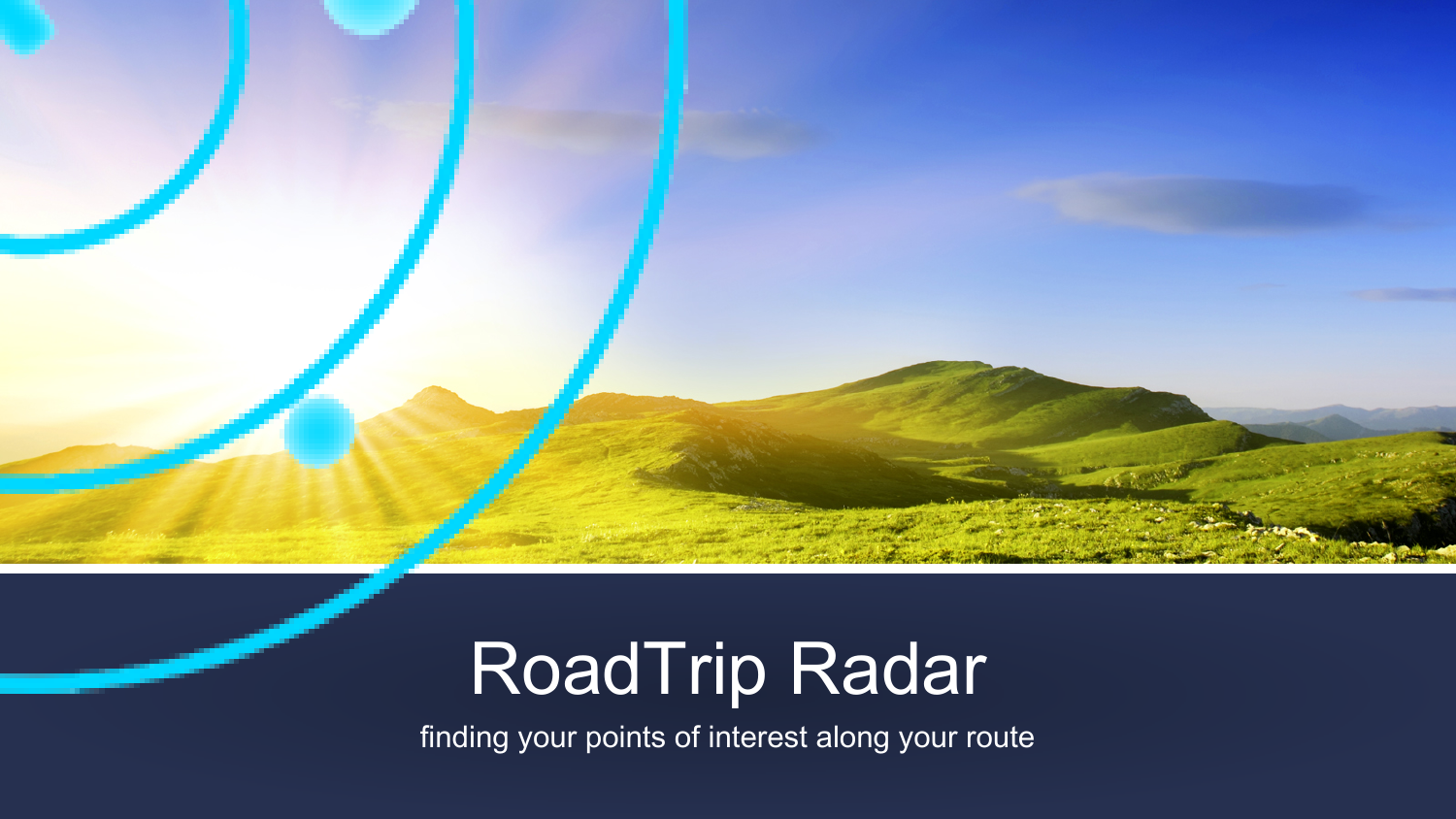RoadTrip Radar

Driving, done the way you want to

Making the most of each trip…

…staying ahead of the competition.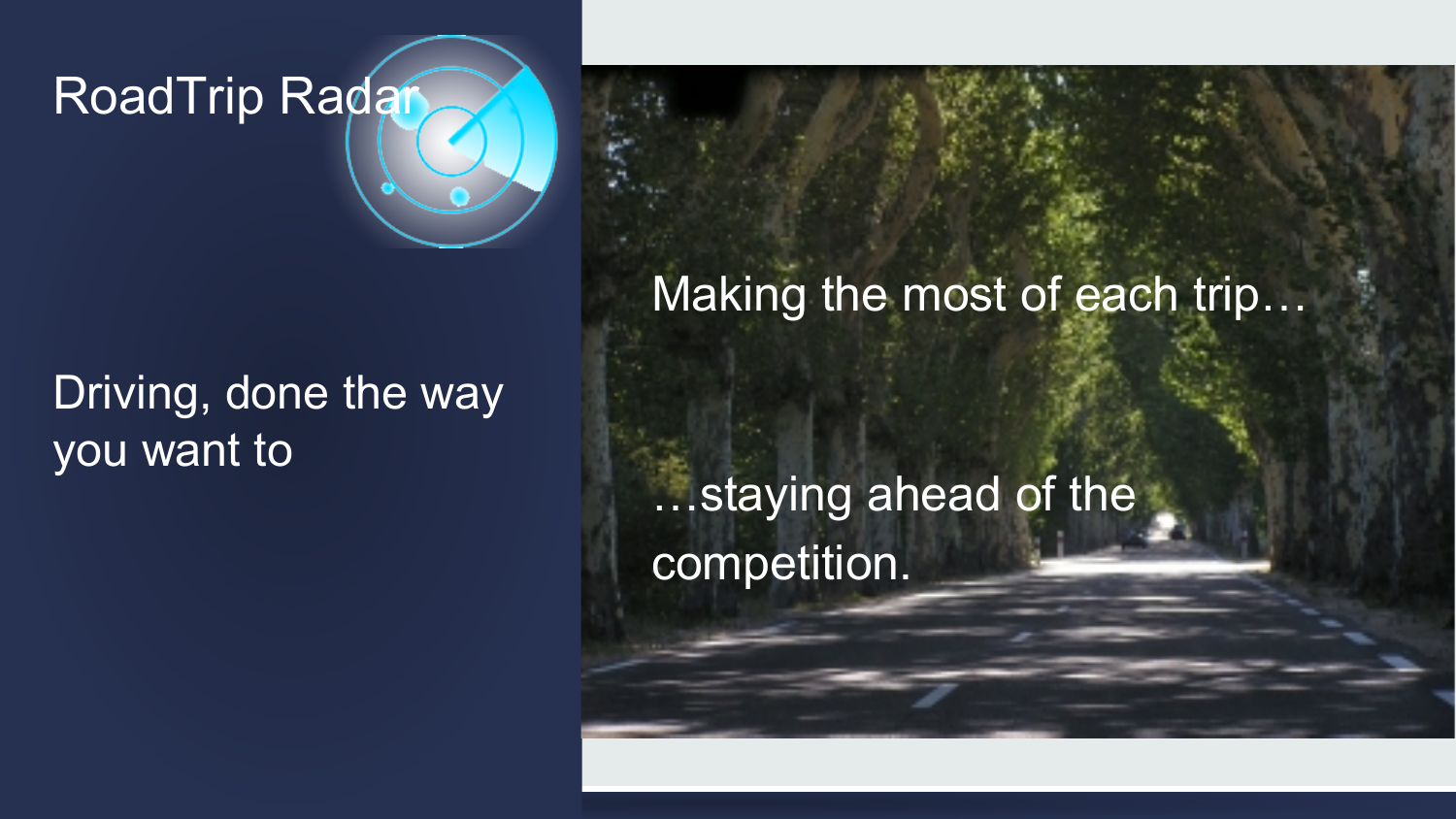## The Driving Business



### Driving is big business.

In fact, trips made by car (as a driver or passenger) account for 64% of all trips made and 78% of distance travelled in the UK\* .

• Within this market, travelling professionals (e.g. sales reps, etc.) make up 3% of all trips, but account for 10% of all distance travelled

Trying to capture this market is not easy – people travel for various different reasons, and their routes can be unpredictable.

Route planning is similarly problematic, with no way of cohesively drawing together the differing requirements of the discerning wanderlusters.

That's where we come in.

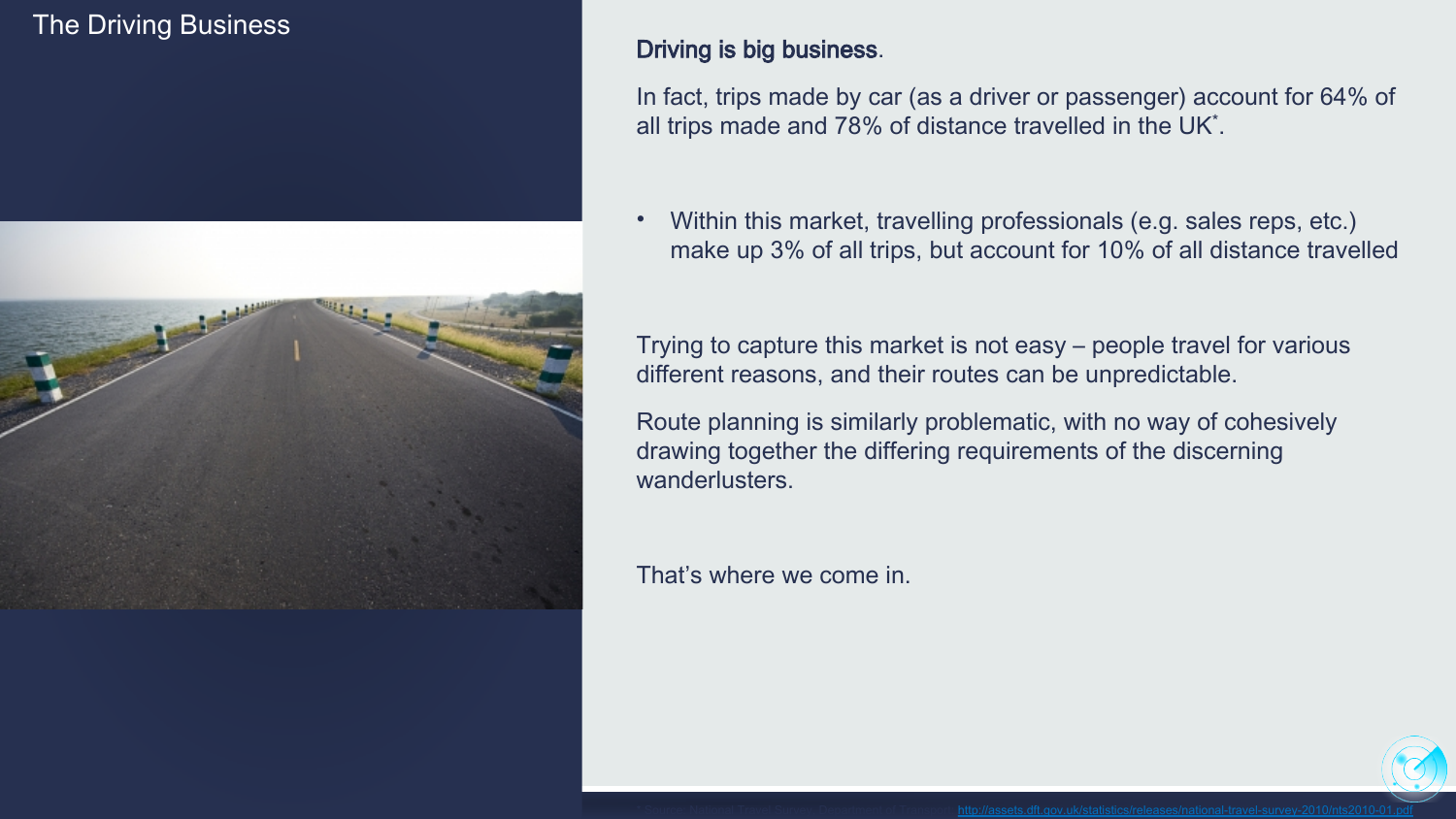

# FAQs

#### How does the service work?

From a list of customer/client addresses supplied by you, we create your own personal, private and secure database from which your map is generated. Whenever you create a new trip, you search this database for account locations within a specified distance.

#### 2. How do I filter my client search?

In any way you like! Each database is created from scratch – there is no "one-size" approach to this. If you need to be able to search for "only prospect accounts, over £1m revenue, with purple in their logos, within 50 miles of my route" then you can do just that (providing you have the information in the first place).

3. I can see lots of other businesses here, too, like restaurants and hotels, which aren't my customers – what are they?

This is the main database from which the public create routes. We include this in your search so that your travelling personnel can find places to break their journeys for business services, such as food and rest, along their business trip. It means that they don't have to waste time searching for these things when they should be visiting clients.

#### 4. How is the service licensed?

There is an initial setup cost, and then a subscription service (priced per user). Feel free to get in touch for pricing options.

#### 5. Do you have an app?

Not yet – but we hope to within the first year of launch

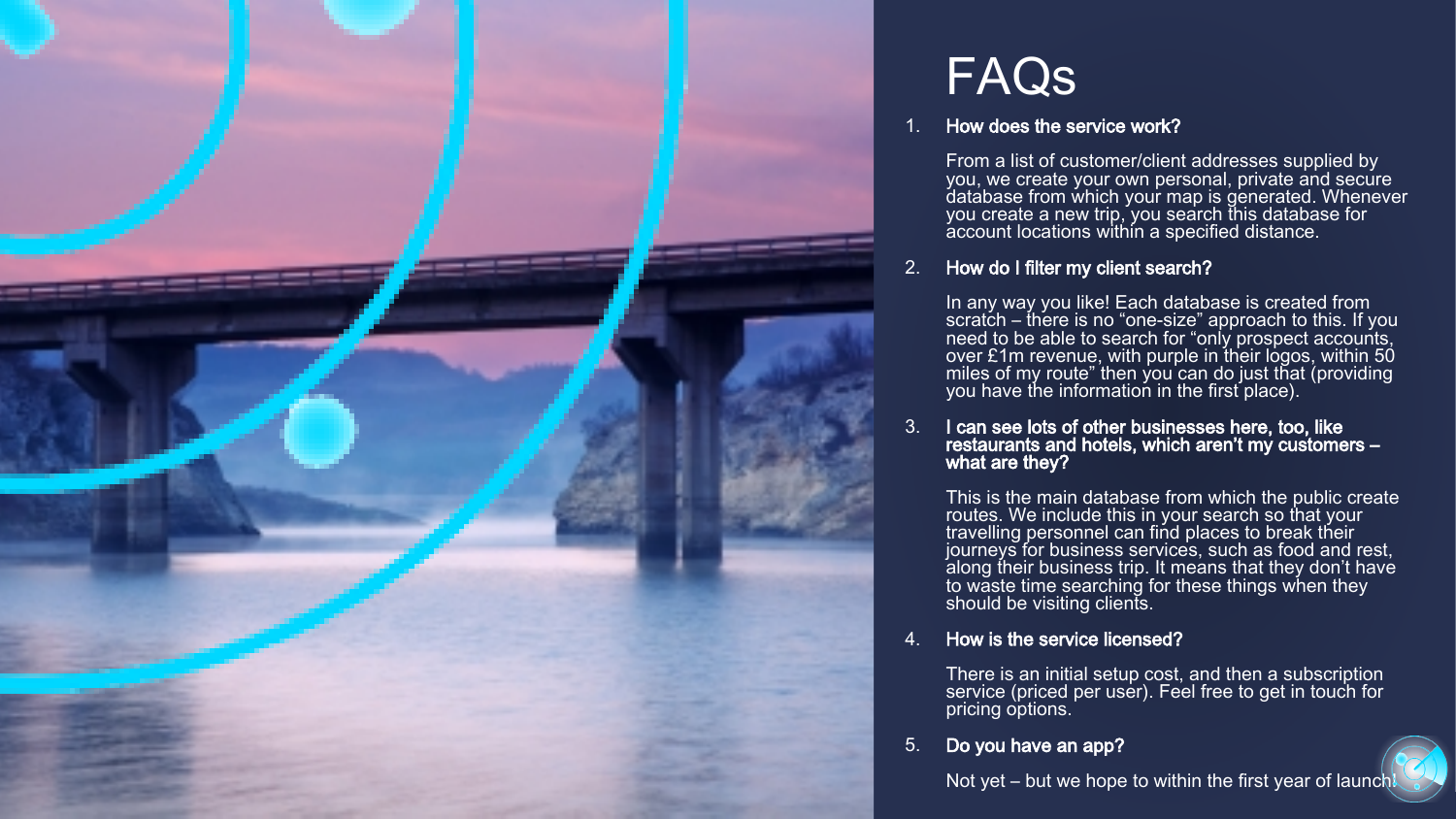- For business users, add your prospect- and customer-base to your own, personal RoadTrip Radar Database and reduce your travel costs while, at the same time, increasing your sales.
- Our solution helps your travelling representatives plan smarter journeys maximizing the amount of visits they make, while expending the least amount of travel effort and money. Our technology ensures that you create an efficient route that moves logically from account to account, taking the quickest routes that covers the least miles.
- As well as this, when looking for hotels, restaurants and other business services required on the road, your team can choose locations that are on their route of travel so that they save time and fuel.